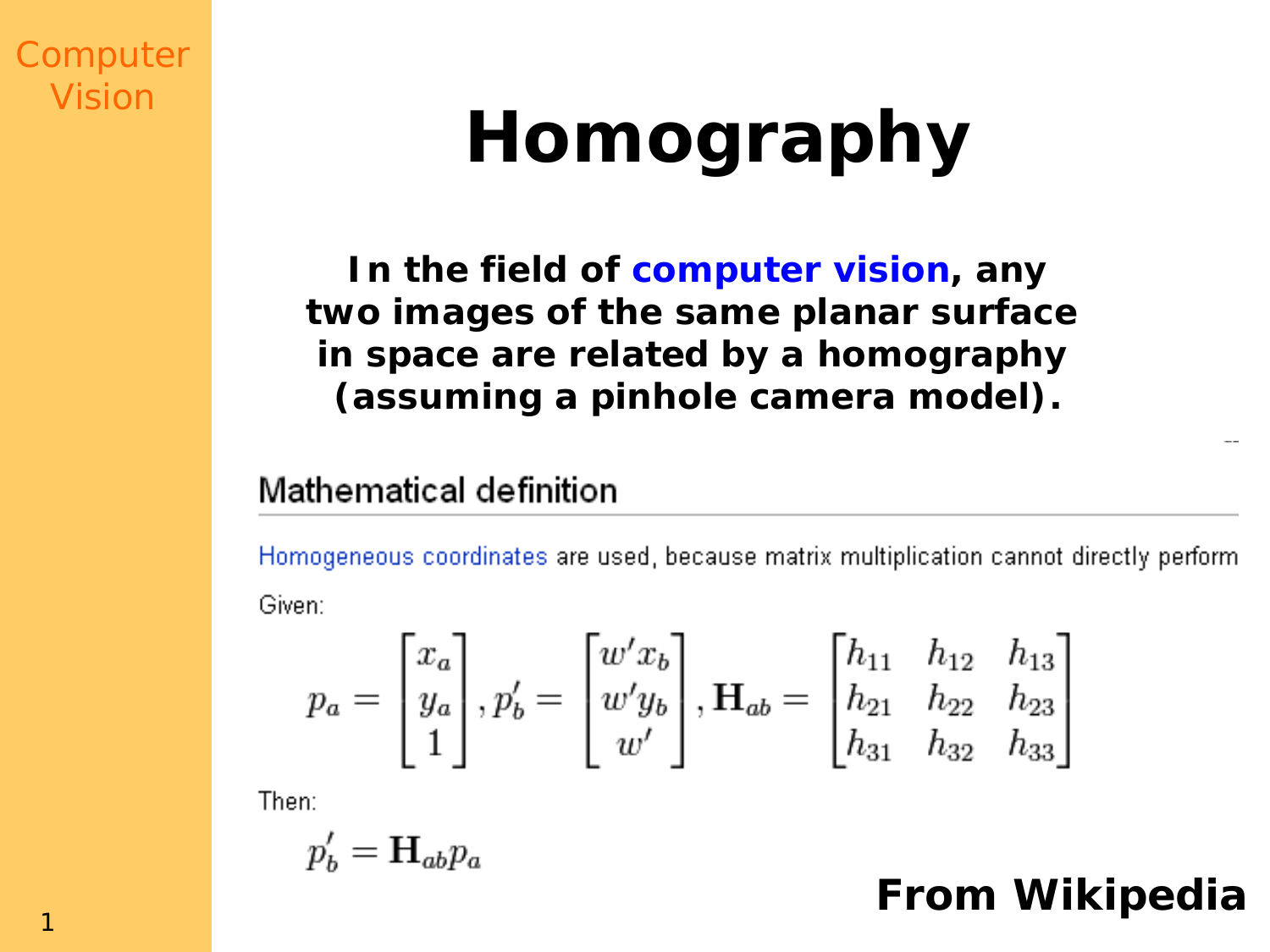

**8.7976964e-01 3.1245438e-01 -3.9430589e+01 -1.8389418e-01 9.3847198e-01 1.5315784e+02 1.9641425e-04 -1.6015275e-05 1.0000000e+00**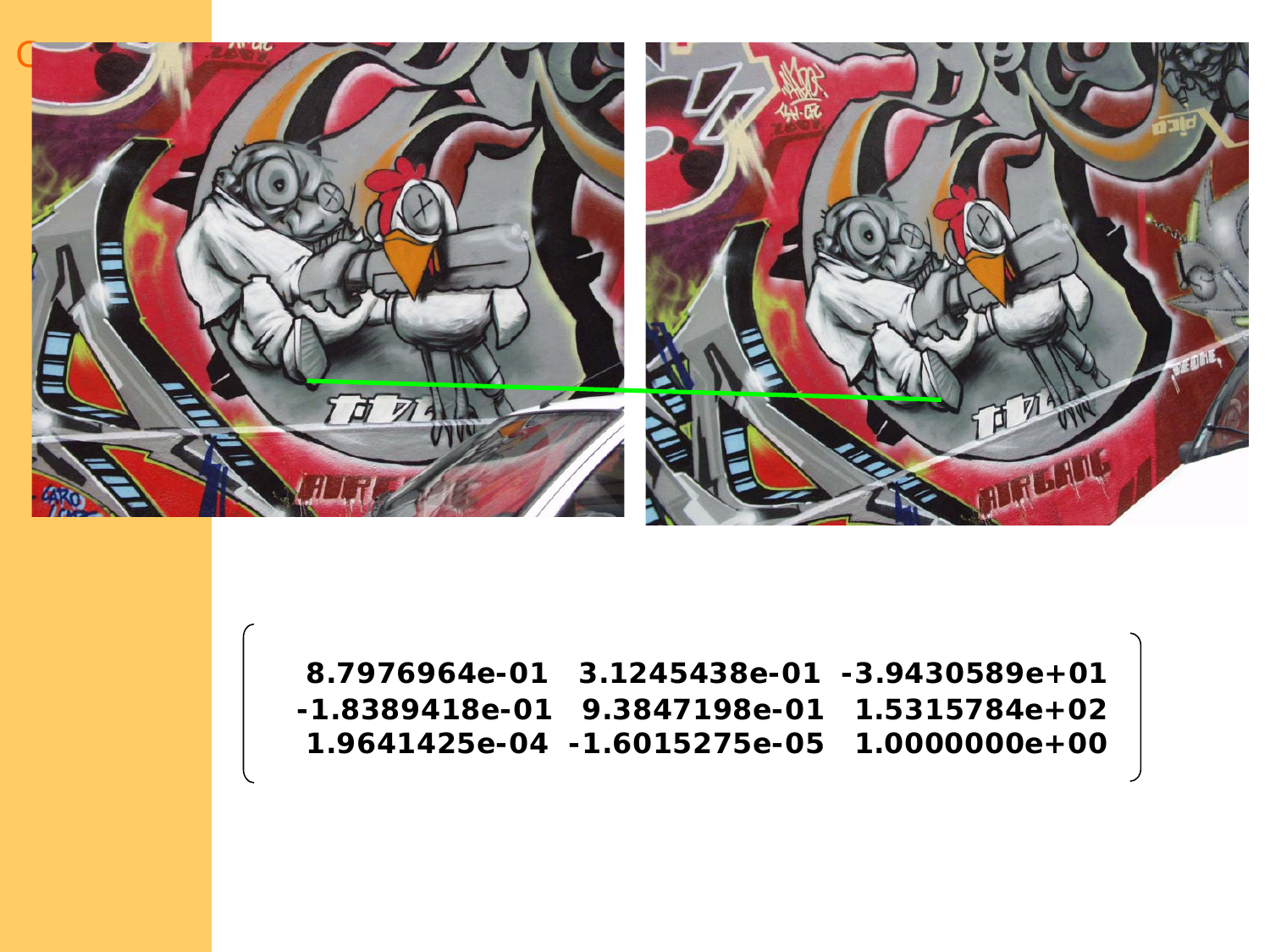## **Plane Transfer Homography**



- Because we assume the world is a plane, x and  $\bullet$ transferred points x' are related by a homography.
- If world plane coordinate is p, then
- $x=Ap$  and  $x'=A'p$ .
- $X' = A'A^{-1}X$ .

Computer

Vision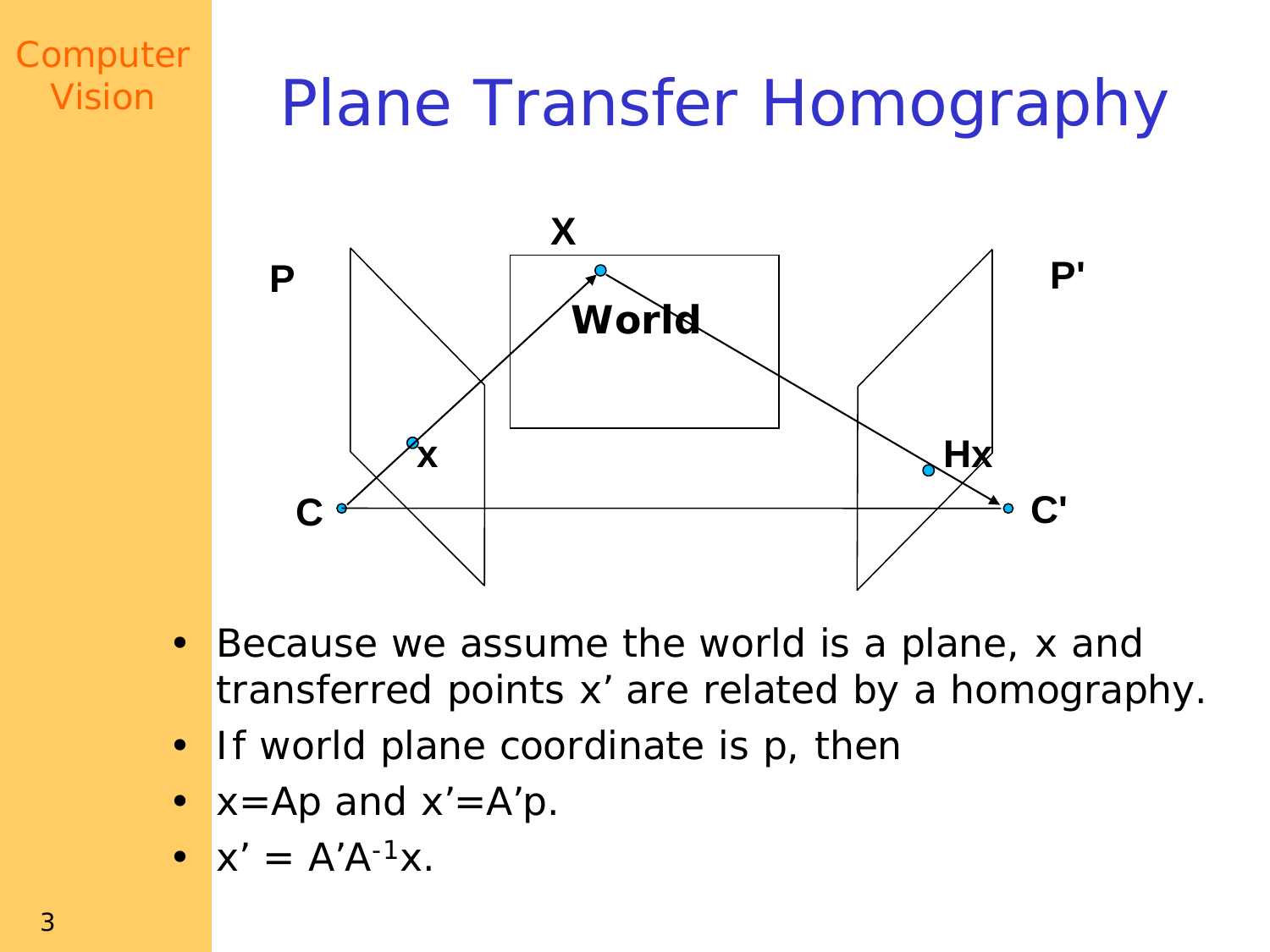### **RANSAC for Fundamental Matrix**

Step 1. Extract features Step 2. Compute a set of potential matches Step 3. do Step 3.1 select minimal sample (i.e. 7 matches) Step 3.2 compute solution(s) for F Step 3.3 determine inliers (verify hypothesis) until a large enough set of the matches become inliers (generate hypothesis)  $\left( \right)$ 

Step 4. Compute F based on all inliers Step 5. Look for additional matches Step 6. Refine F based on all correct matches

$$
\Gamma = 1 - (1 - \left(\frac{\text{#inliers}}{\text{#matches}}\right)^7)^{\text{#samples}}
$$